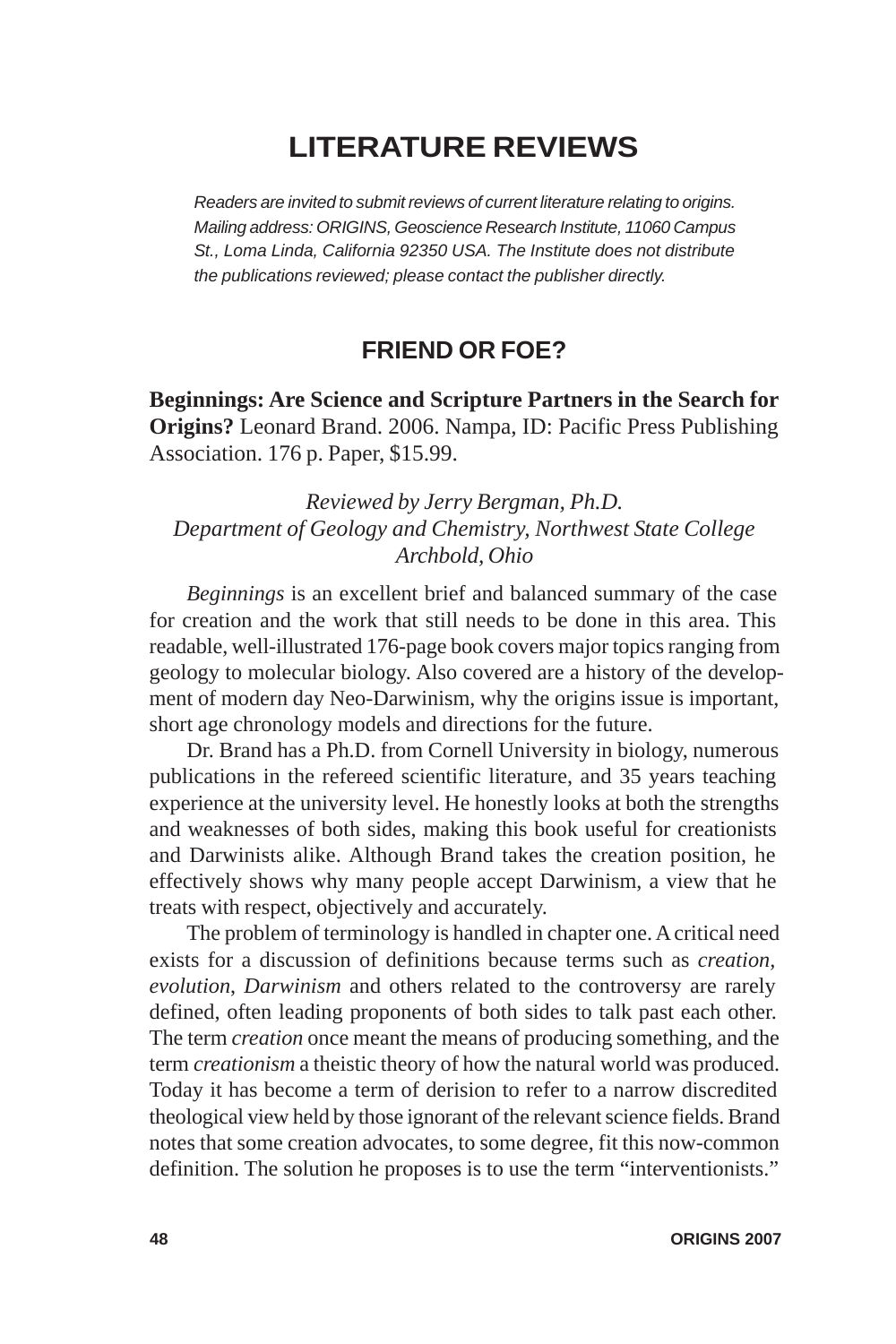This approach has its advantages, but the media and the Darwinist elite will likely cause this term to become a one of derision as they have done with the terms *intelligent design* and *abrupt appearance theory*. Nonetheless, this chapter will be useful in helping both sides understand the relevant issues.

In Chapter 2, Brand shows how important Darwinism was in the 1800s in overturning the traditional Christian worldview and that much of the resistance to Darwinism was from scientists. For example, it was not until around the 1940s that a majority of biologists accepted Darwin's major contribution to transformationism theory, natural selection (p 21). Brand accurately notes that if Darwin had proposed his naturalistic theory of evolution for the first time today, our understanding of the cell and its working would preclude most scientists from accepting it.

One example of many that effectively illustrates this point is the kinesin system of transporting materials, such as proteins, around the cell to where they are needed. The system must pick up the correct load and transport it to the proper location in the cell. Kinesin transport carriers use two "legs" powered by ATP to "walk" along a cellular highways made up of microtubules. Each kinesin type carries a specific load, like a bus that goes to one location only; to arrive at the correct destination, cellular materials must board the correct "bus." Thus kinesin is both a molecular transportation and an information processing machine.

Major scientific problems with Neo-Darwinism are briefly summarized, as are some of the problems with the interventionist view. Brand explains the strengths and weaknesses of three models (flood geology, holistic geology, and conventional geology), showing much more work is needed in these areas. Brand notes specific problems with the interventionist model, such as the observation that many modern life forms are not found in the Cambrian rock layers while others are found *only* in certain rock strata (p 199). In contrast to the claims of some creationists, much work needs to be done to understand the history of life —and we may never answer all possible questions in this area, even some major ones.

 One point that could be clarified is the uncritical use of the term "Dark Ages," a term Francis Schaefer and others claim was invented by anti-religionists in an effort to discredit the Catholic church. Stark (2005, p 35-68) documents the significant progress that was made at this time in many fields, including science. One of the most significant innovations of this time was "the creation of the first economies that depended primarily on nonhuman power" (Stark 2005, p 38).